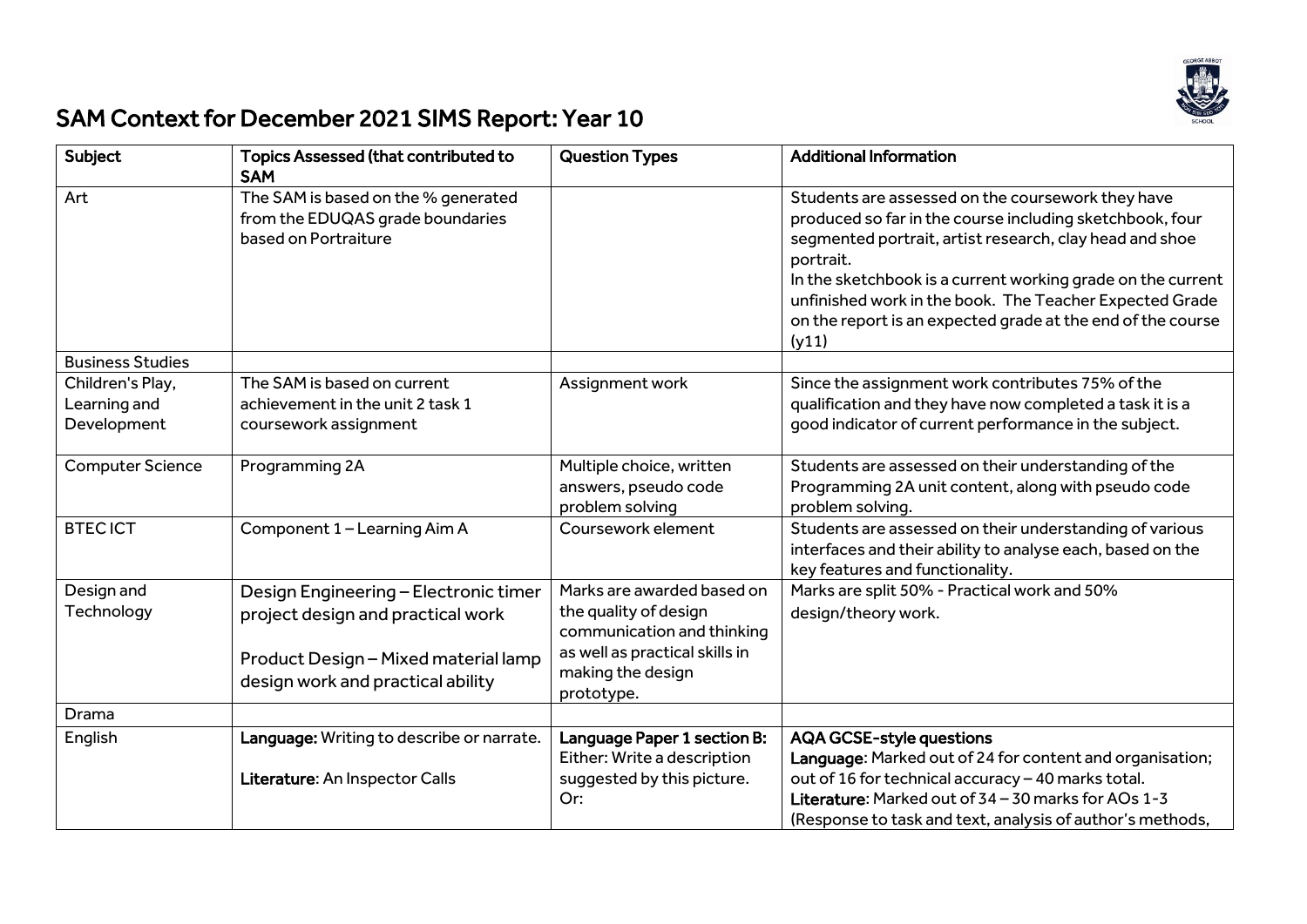

|                       |                                                                                                                         | Write the opening part of a<br>story about facing a scary<br>situation.<br>(40 marks)<br>Literature Paper 2: Part A:<br>Modern Text - An Inspector<br>Calls<br>Either:<br>How does Priestley present<br>Mr Birling as a selfish,<br>arrogant character in An<br>Inspector Calls?<br>Or:<br>How does Priestley present<br>ideas about society and<br>responsibility in An Inspector<br>Calls? (34 marks) | contextual knowledge) 4 marks for AO4 (Spelling,<br>punctuation and grammar)                                                                                                                    |
|-----------------------|-------------------------------------------------------------------------------------------------------------------------|---------------------------------------------------------------------------------------------------------------------------------------------------------------------------------------------------------------------------------------------------------------------------------------------------------------------------------------------------------------------------------------------------------|-------------------------------------------------------------------------------------------------------------------------------------------------------------------------------------------------|
| Food & Nutrition      | Vegetarian NEA2 style assessment<br>(research, planning, making, evaluating)<br>Written unit test                       | Short, medium and long<br>exam questions                                                                                                                                                                                                                                                                                                                                                                | They have been assessed against the GCSE mark scheme                                                                                                                                            |
| Hair and Beauty       |                                                                                                                         |                                                                                                                                                                                                                                                                                                                                                                                                         |                                                                                                                                                                                                 |
| <b>GCSE Dance</b>     |                                                                                                                         |                                                                                                                                                                                                                                                                                                                                                                                                         |                                                                                                                                                                                                 |
| <b>GCSE PE</b>        |                                                                                                                         |                                                                                                                                                                                                                                                                                                                                                                                                         |                                                                                                                                                                                                 |
| Geography             |                                                                                                                         |                                                                                                                                                                                                                                                                                                                                                                                                         |                                                                                                                                                                                                 |
| <b>Graphic Design</b> | The SAM is based on updated project<br>work from last year and research section<br>for main Year 10 coursework project. |                                                                                                                                                                                                                                                                                                                                                                                                         | Students were provided with extra time to improve final<br>pieces from Year 9, and this work was remarked. Students<br>also assessed on research and artwork for current<br>coursework project. |
| History               | 2 assessments scores included:<br>Changes to Crime and Punishment<br>$\bullet$<br>under the Normans                     | 12-mark essay questions                                                                                                                                                                                                                                                                                                                                                                                 | Achievement in both assessments was averaged for<br>students, unless they missed one due to illness, in which<br>case the score for the assessment they did complete was                        |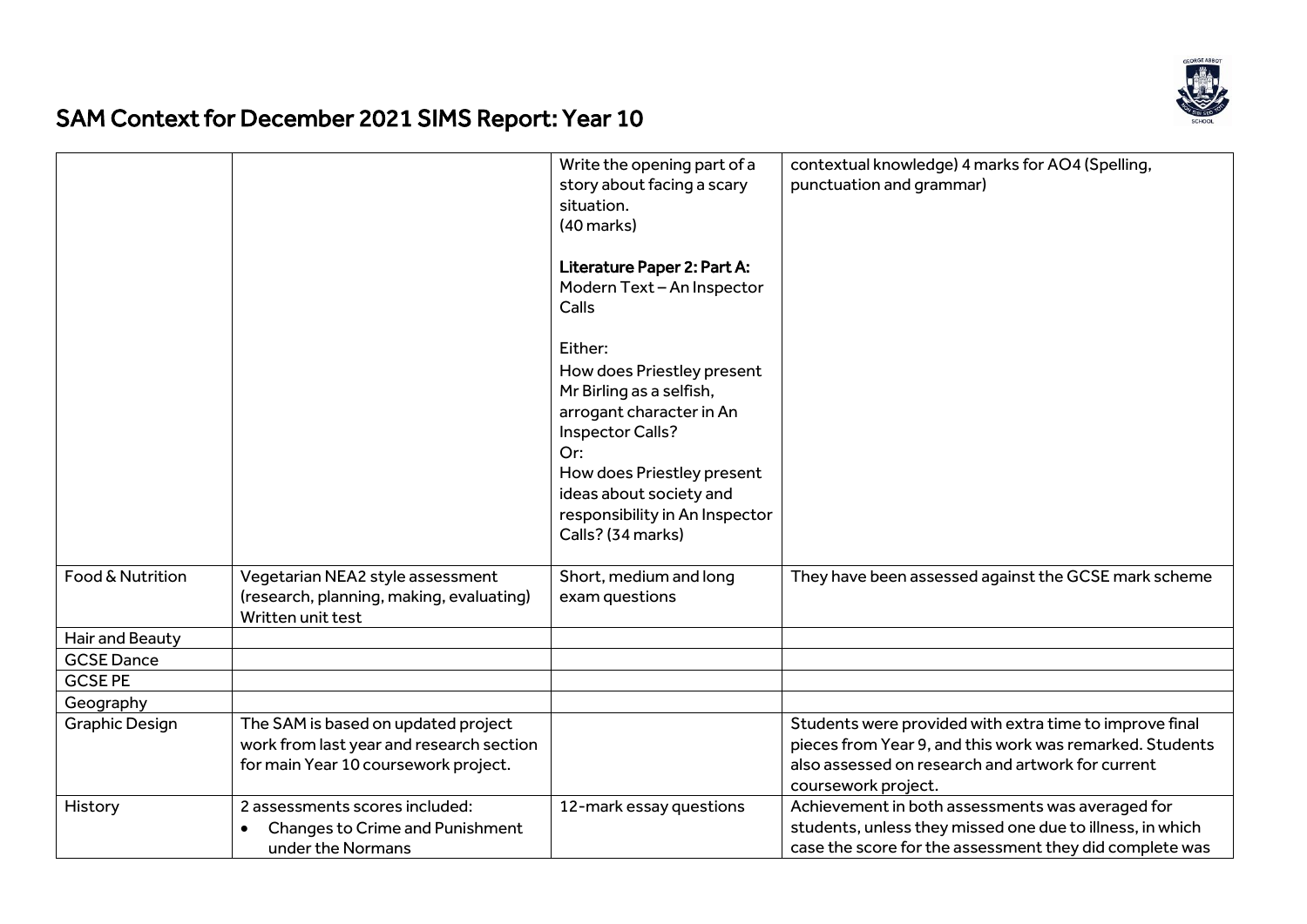

|                    | Crime through time<br>$\bullet$                                                                                                        |                                                                                                                                                                                                                                                         | used. The crime through time assessment also included a<br>facts test which was weighted lower than the essay<br>question to produce an overall average.                                                                                                                                                                                                                                                                                                                                                        |
|--------------------|----------------------------------------------------------------------------------------------------------------------------------------|---------------------------------------------------------------------------------------------------------------------------------------------------------------------------------------------------------------------------------------------------------|-----------------------------------------------------------------------------------------------------------------------------------------------------------------------------------------------------------------------------------------------------------------------------------------------------------------------------------------------------------------------------------------------------------------------------------------------------------------------------------------------------------------|
| <b>Mathematics</b> | This is the percentage scored in the<br>Autumn term test.                                                                              | Exam style questions                                                                                                                                                                                                                                    | Groups 8 and 9 - Assessed on Higher GCSE units 1 - 5<br>Groups 7 and 6 - Past exam questions grade 4 and 5<br>Group 5 - Assessed on Foundation GCSE units 1 - 9<br>Group 4 - Assessed on Foundation GCSE units 1 - 4                                                                                                                                                                                                                                                                                            |
| Media              | Analysing Media Language &<br><b>Representation (Component 1 Section</b><br>A) - Magazines (Representation)                            | 25-mark exam question                                                                                                                                                                                                                                   | Compare set text with unseen.                                                                                                                                                                                                                                                                                                                                                                                                                                                                                   |
| <b>MFL</b>         | All three topics from Y9 + current topic<br>of study                                                                                   | <b>Reading and Listening</b><br>(mixture of multiple choice<br>questions and written<br>answers), Writing (multiple<br>choice grammar questions,<br>90 word exam style task) and<br>Translation (translation of a<br>paragraph into target<br>language) | The reading, listening and writing sections were equally<br>weighted to create the SAM                                                                                                                                                                                                                                                                                                                                                                                                                          |
| Photography        | Mark based on coursework completed so<br>far including current work based on AQA<br>assessment objectives and GCSE grade<br>bountries. | N/A                                                                                                                                                                                                                                                     | Marked to GCSE assessment criteria:<br>AO1: Develop ideas through investigations,<br>demonstrating critical understanding of sources.<br>AO2: Refine work by exploring ideas, selecting and<br>experimenting with appropriate media, materials,<br>techniques and processes.<br>AO3: Record ideas, observations and insights relevant<br>to intentions as work progresses.<br>AO4: Present a personal and meaningful response that<br>realises intentions and demonstrates understanding of<br>visual language. |